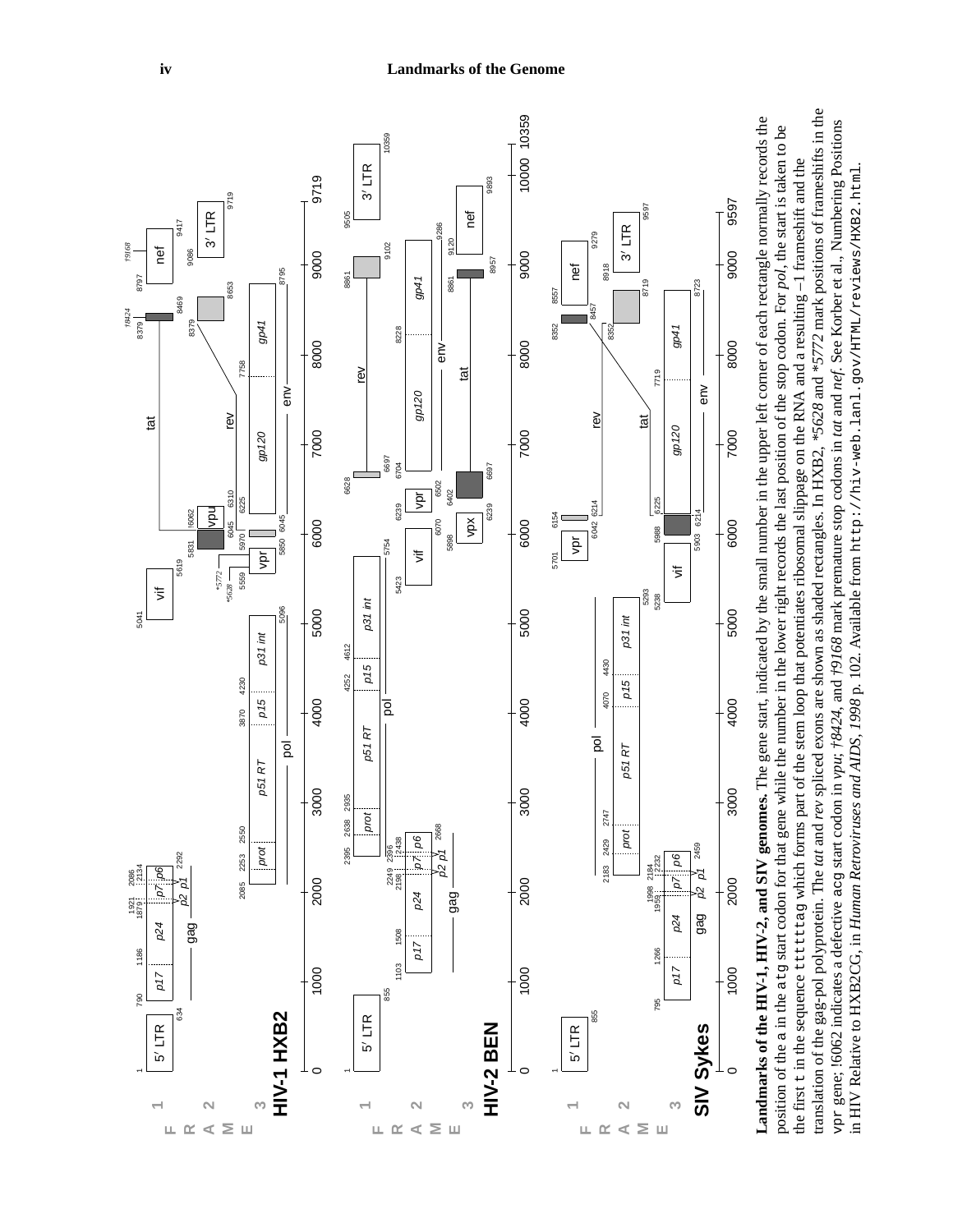| <b>HIV/SIV PROTEINS</b>                            |                |                                                                                                                               |                                                                                |
|----------------------------------------------------|----------------|-------------------------------------------------------------------------------------------------------------------------------|--------------------------------------------------------------------------------|
| <b>NAME</b>                                        | <b>SIZE</b>    | <b>FUNCTION</b>                                                                                                               | <b>LOCALIZATION</b>                                                            |
| Gag MA                                             | p17            | membrane anchoring; env interac-<br>tion; nuclear transport of viral core.<br>(myristylated protein)                          | virion                                                                         |
| CA                                                 | p24            | core capsid                                                                                                                   | virion                                                                         |
| NC                                                 | p7             | nucleocapsid, binds RNA                                                                                                       | virion                                                                         |
|                                                    | p <sub>6</sub> | binds Vpr                                                                                                                     | virion                                                                         |
| Protease (PR)                                      | p15            | gag/pol cleavage and maturation                                                                                               | virion                                                                         |
| Reverse tran-<br>scriptase (RT),<br><b>RNase H</b> | p66<br>p51     | reverse transcription, RNase H<br>activity                                                                                    | virion                                                                         |
| Integrase (IN)                                     |                | DNA provirus integration                                                                                                      | virion                                                                         |
| Env                                                | gp120/gp41     | external viral glycoproteins bind to<br>CD4 and secondary receptors                                                           | plasma membrane, virion enve-<br>lope                                          |
| Tat                                                | p16/p14        | viral trancriptional transactivator                                                                                           | primarily in nucleolus/nucleus                                                 |
| Rev                                                | p19            | RNA transport, stability and utiliza-<br>tion factor (phosphoprotein)                                                         | primarily in nucleolus/nucleus<br>shuttling between nucleolus and<br>cytoplasm |
| Vif                                                | p23            | promotes virion maturation and in-<br>fectivity                                                                               | cytoplasm (cytosol, membranes)<br>virion                                       |
| Vpr                                                | p10-15         | promotes nuclear localization of<br>preintegration complex, inhibits cell<br>division, arrests infected cells at<br>G2/M      | virion, nucleus (nuclear mem-<br>brane?)                                       |
| Vpu                                                | p16            | promotes extracellular release of<br>viral particles; degrades CD4 in the<br>ER; (phosphoprotein only in HIV-1<br>and SIVcpz) | integral membrane protein                                                      |
| Nef                                                | p27-p25        | CD4 and class I downregulation<br>(myristylated protein)                                                                      | plasma membrane, cytoplasm<br>(virion?)                                        |
| Vpx                                                | p12-16         | vpr homolog (not in HIV-1, only in                                                                                            | virion (nucleus?)                                                              |

HIV-2 and SIV)

 $\equiv$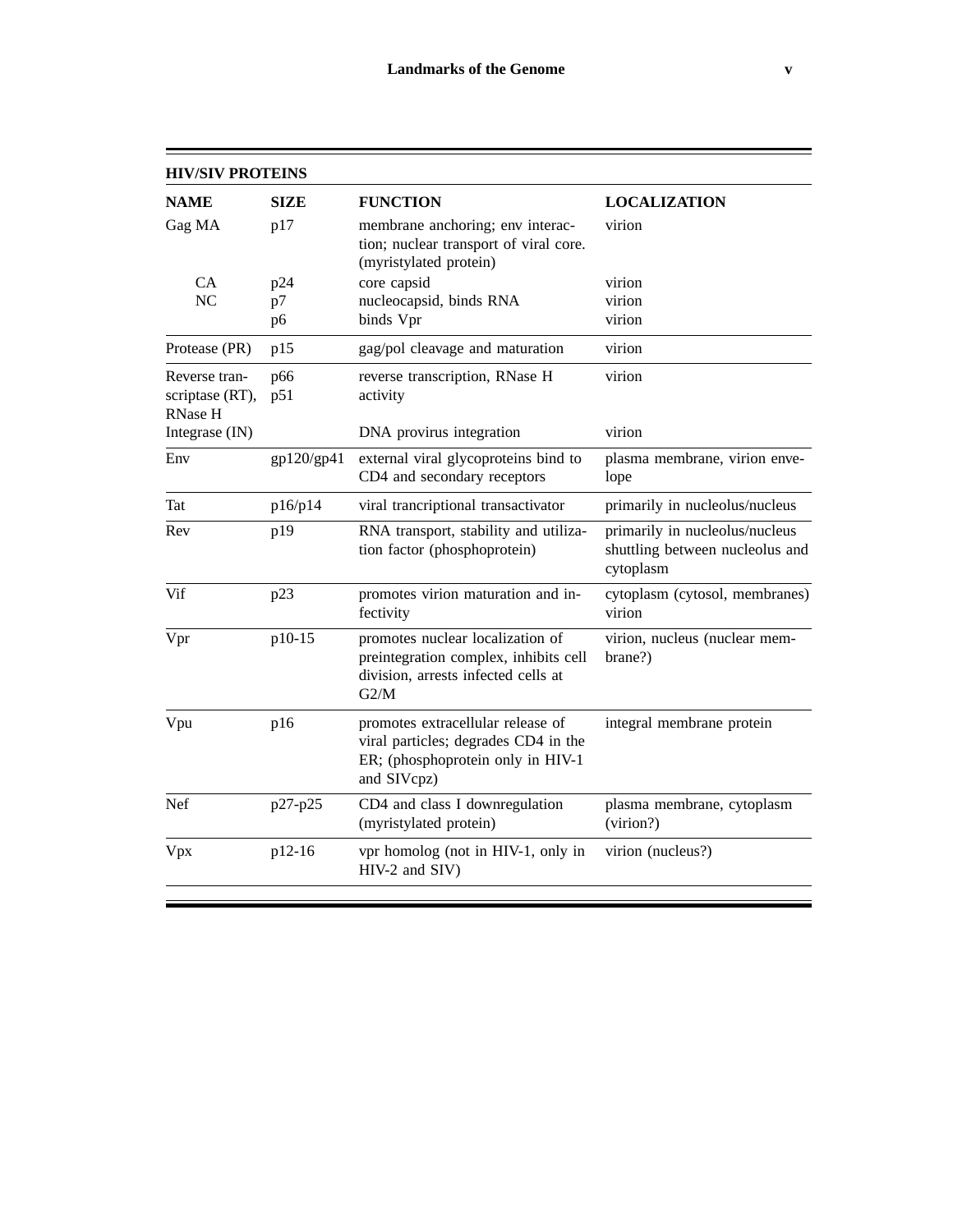## **LANDMARKS:**

## **HIV GENOMIC STRUCTURAL ELEMENTS**

- **LTR** Long terminal repeat, the DNA sequence flanking the genome of integrated proviruses. It contains important regulatory regions, especially those for transcription initiation and polyadenylation.
- **TAR** Target sequence for viral transactivation, the binding site for Tat protein and for cellular proteins; consists of approximately the first 45 nucleotides of the viral mRNAs in HIV-1 (or the first 100 nucleotides in HIV-2 and SIV.) TAR RNA forms a hairpin stem-loop structure with a side bulge; the bulge is necessary for Tat binding and function.
- **RRE** Rev responsive element, an RNA element encoded within the env region of HIV-1. It consists of approximately 200 nucleotides (positions 7327 to 7530 from the start of transcription in HIV-1, spanning the border of gp120 and gp41). The RRE is necessary for Rev function; it contains a high affinity site for Rev; in all, approximately seven binding sites for Rev exist within the RRE RNA. Other lentiviruses (HIV-2, SIV, visna, CAEV) have similar RRE elements in similar locations within env, while HTLVs have an analogous RNA element (RXRE) serving the same purpose within their LTR; RRE is the binding site for Rev protein, while RXRE is the binding site for Rex protein. RRE (and RXRE) form complex secondary structures, necessary for specific protein binding.
- **CRS** Cis-acting repressive sequences postulated to inhibit structural protein expression in the absence of Rev. One such site was mapped within the pol region of HIV-1. The exact function has not been defined; splice sites have been postulated to act as CRS sequences.
- **INS** Inhibitory/Instability RNA sequences found within the structural genes of HIV-1 and of other complex retroviruses. Multiple INS elements exist within the genome and can act independently; one of the best characterized elements spans nucleotides 414 to 631 in the gag region of HIV-1. The INS elements have been defined by functional assays as elements that inhibit expression posttranscriptionally. Mutation of the RNA elements was shown to lead to INS inactivation and up regulation of gene expression.

## **GENES AND GENE PRODUCTS**

- **GAG** The genomic region encoding the capsid proteins (group specific antigens). The precursor is the p55 myristylated protein, which is processed to p17 (MAtrix), p24 (CApsid), p7 (NucleoCapsid), and p6 proteins, by the viral protease. Gag associates with the plasma membrane where the virus assembly takes place. The 55 kDa Gag precursor is called assemblin to indicate its role in viral assembly.
- **POL** The genomic region encoding the viral enzymes protease, reverse transcriptase and integrase. These enzymes are produced as a Gag-pol precursor polyprotein, which is processed by the viral protease; the Gag-pol precursor is produced by ribosome frameshifting at the C-terminus of gag.
- **ENV** Viral glycoproteins produced as a precursor (gp160) which is processed to give a noncovalent complex of the external glycoprotein gp120 and the transmembrane glycoprotein gp41. The mature gp120-gp41 proteins are bound by non-covalent interactions and are associated as a trimer on the cell surface. A substantial amount of gp120 can be found released in the medium. gp120 contains the binding site for the CD4 receptor, and the seven transmembrane domain chemokine receptors that serve as co-receptors for HIV-1.
- **TAT** Transactivator of HIV gene expression. One of two essential viral regulatory factors (Tat and Rev) for HIV gene expression. Two forms are known, Tat-1 exon (minor form) of 72 amino acids and Tat-2exon (major form) of 86 amino acids. Low levels of both proteins are found in persistently infected cells. Tat has been localized primarily in the nucleolus/nucleus by immunofluorescence. It acts by binding to the TAR RNA element and activating transcription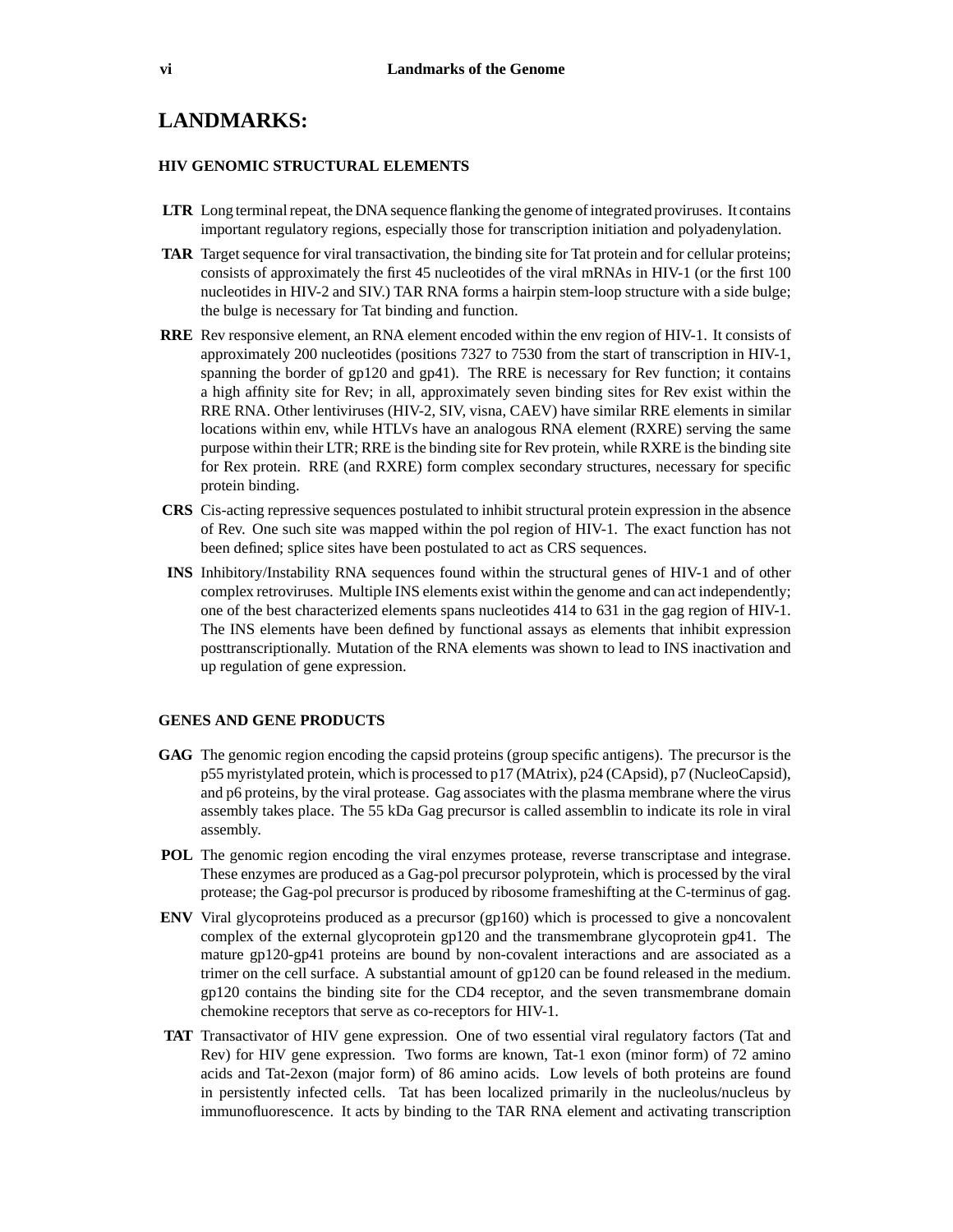initiation and/or elongation from the LTR promoter. It is the first eukaryotic transcription factor known to interact with RNA rather than DNA and may have similarities with prokaryotic antitermination factors. Extracellular Tat can be found and can be taken up by cells in culture.

- **REV** The second necessary regulatory factor for HIV expression. A 19 kD phosphoprotein, localized primarily in the nucleolus/nucleus, Rev acts by binding to RRE and promoting the nuclear export, stabilization and utilization of the viral mRNAs containing RRE. Rev is considered the most functionally conserved regulatory protein of lentiviruses. Rev cycles rapidly between the nucleus and the cytoplasm.
- **VIF** Viral infectivity factor, a basic protein of typically 23 kD. Promotes the infectivity but not the production of viral particles. In the absence of Vif the produced viral particles are defective, while the cell-to-cell transmission of virus is not affected significantly. Found in almost all lentiviruses, Vif is a cytoplasmic protein, existing in both a soluble cytosolic form and a membrane-associated form. The latter form of Vif is a peripheral membrane protein that is tightly associated with the cytoplasmic side of cellular membranes. Some recent observations suggest that Vif functions late in replication to modulate assembly, budding, and/or maturation the N-terminal half of Vif (N'-Vif) specifically interacts with viral protease.
- **VPR** Vpr (viral protein R) is a 96-amino acid (14 kd) protein, which is incorporated into the virion. It interacts with the p6 gag part of the Pr55 gag precursor. Vpr detected in the cell is localized to the nucleus. Proposed functions for Vpr include the targeting the nuclear import of preintegration complexes, cell growth arrest, transactivation of cellular genes, and induction of cellular differentiation. It is found in HIV-1, HIV-2, SIVmac and SIVmnd. It is homologous to the vpx protein.
- **VPU** Vpu (viral protein U) is unique to HIV-1 and SIVcpz, a close relative of HIV-1. There is no similar gene in HIV-2 or other SIVs. Vpu is a 16-kd (81-amino acid) type I integral membrane protein with at least two different biological functions: (a) degradation of CD4 in the endoplasmic reticulum, and (b) enhancement of virion release from the plasma membrane of HIV-1-infected cells. Env and Vpu are expressed from a bicistronic mRNA. Vpu probably possesses an Nterminal hydrophobic membrane anchor and a hydrophilic moiety. It is phosphorylated by casein kinase II at positions Ser52 and Ser56. Vpu is involved in env maturation and is not found in the virion. Vpu has been found to increase susceptibility of HIV-1 infected cells to Fas killing.
- **NEF** A multifunctional 27-kd myristylated protein produced by an ORF located at the 3' end of the primate lentiviruses. Other forms of Nef are known, including nonmyristylated variants. Nef is predominantly cytoplasmic and associated with the plasma membrane via the myristyl residue linked to the conserved second amino acid (Gly). Nef has also been identified in the nucleus and found associated with the cytoskeleton in some experiments. One of the first HIV proteins to be produced in infected cells, it is the most immunogenic of the accessory proteins. The nef genes of HIV and SIV are dispensable *in vitro*, but are essential for efficient viral spread and disease progression *in vivo*. Nef is necessary for the maintenance of high virus loads and for the development of AIDS in macaques, and viruses with defective Nef have been detected in some HIV-1 infected long term survivors. Nef downregulates CD4, the primary viral receptor, and MHC class I molecules, and these functions map to different parts of the protein. Nef interacts with components of host cell signal transduction and clathrin-dependent protein sorting pathways. It increases viral infectivity. Nef contains PxxP motifs that bind to SH3 domains of a subset of Src kinases and are required for the enhanced growth of HIV but not for the downregulation of CD4.
- **VPX** A virion protein of 12 kD found only in HIV-2/SIVmac/SIVsm and not in HIV-1 or SIVagm. This accessory gene is a homolog of HIV-1 vpr, and HIV-2/SIV carry both vpr and vpx. Vpx function in relation to xpr is not fully elucidated; both are incorporated into virions at levels comparable to gag proteins through interactions with Gag p6. Vpx is necessary for efficient replication of SIV in PBMCs. Progression to AIDS and death in SIV-infected animals can occur in the absence of Vpr or Vpx. Double mutant virus lacking both vpr and vpx was attenuated,